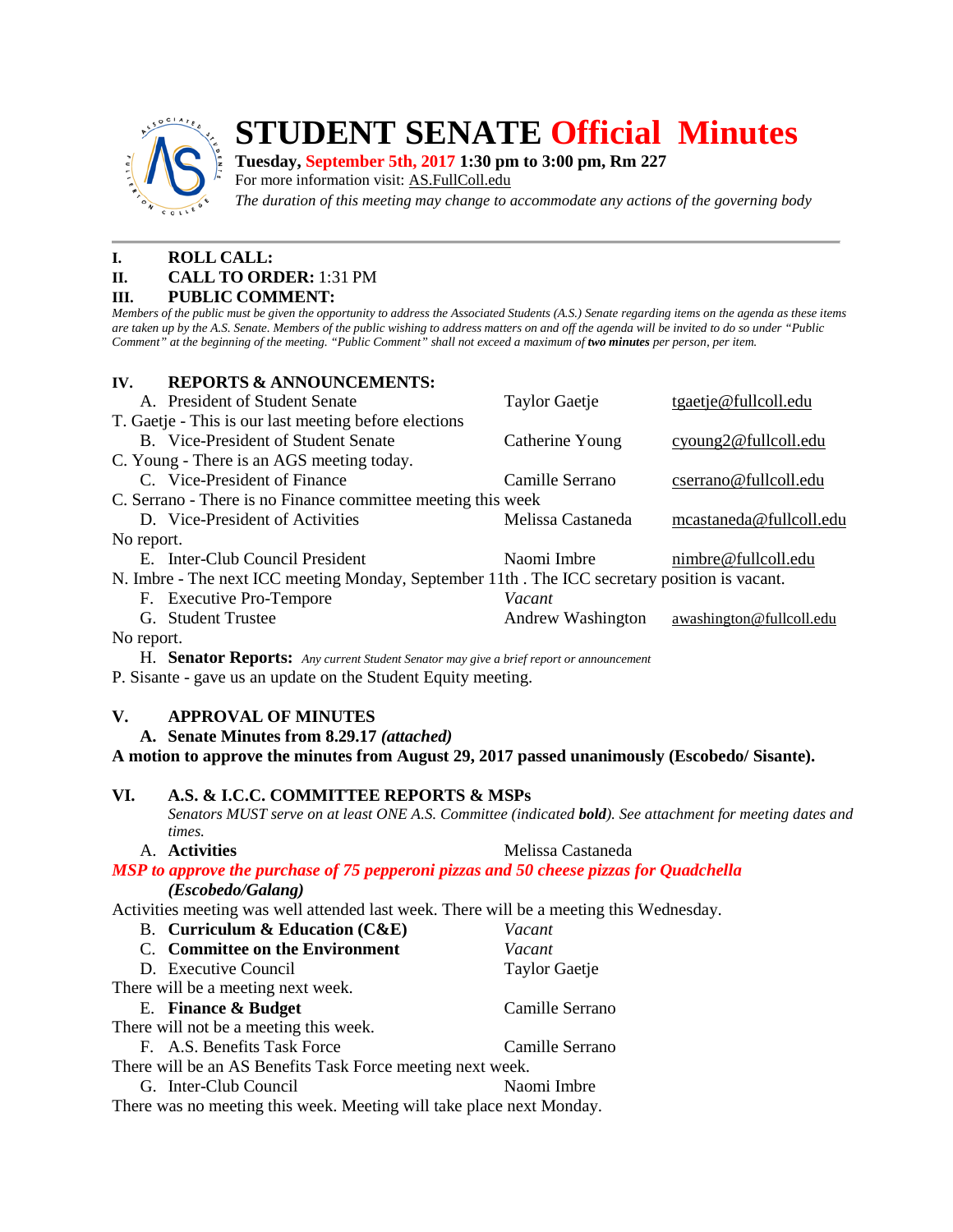#### H. **Judicial** *Vacant*

# *MSP to approve Patricie Sisante as chair of Judicial Committee (Escobedo/ Sisante)*

I. **Research, Planning, & Resolutions (RPR)** Catherine Young

Meeting this Thursday from 10:30 -11:30.

#### **A motion to approve the MSP under AS and ICC Committee Reports and MSPs with the activities MSP amended to say 73 pizzas instead of 75 passed unanimously (Sisante/ Galang)**

# **VII. UNFINISHED BUSINESS**

A. Applicants to Serve as Student Representatives AAmina Usmani, Danielle Vargas, Dominique Hernandez Briet, Hannah Yu, Taylor Wilson, Jersson Vasquez, Tulsi Sukhadia

#### **A motion to approve all applicants to be approved as Student Representatives passed unanimously (Escobedo/ Serrano).**

B. Election of Student Representative to Citizen's Oversight Committee

There was a 3-way tie last week.

There was a ballot and Sana Abbaali won.

C. Quadchella 2017 - September 12th

There is one week left for the event. Tell everyone! We are currently planning to have an open mic portion of the event. We are still working on Club Sign-Ups. There will be a flyer emailed/ printed out tomorrow.

# **VIII. NEW BUSINESS**

A. Appointment of Executive Pro Tempore

The constitution is very specific regarding Exec Pro Tem.

**A motion to approve Clarissa Escobedo as the Exec Pro Tem for the 2017-2018 school year passed unanimously (Serrano/ Galang).**

B. Establishment of Election Committee

Constitution also has very specific language regarding Election Committee members.

**A motion to approve Aldwin Galang to serve as a senator on the Election Committee passed unanimously (Imbre/ Sisante).**

**A motion to approve the Funds for Clubs that are Running the Election Tables as an Emergency Item on the Agenda passed unanimously (Imbre/ Young).**

C. Funds for Clubs that are Running the Election Tables (Emergency Item)

Previously, clubs run the election booth and money is transferred to their Club Account as payment. **A motion to approve \$400.00 for clubs that are running the election passed unanimously (Imbre/ Galang).**

**A motion to approve amending the previous motion to approve no more than \$400.00 to cover the costs of clubs working as poll workers in the AS elections passed unanimously (Imbre/ Young).** 

**IX. CAMPUS, DISTRICT, & STATE (CDS) COMMITTEE APPOINTMENTS** (see attachments) *Senators MUST serve on at least ONE CDS committee. Failure to do so will result in dismissal. Use the BALLOT provided to submit your name for appointment. Contested positions will be voted on by the Student Senate.*

After last week's ballot votes, the AS Rep for Campus Diversity Committee is Kasandra Villarreal.

# **X. FUTURE AGENDA ITEMS:**

Anaheim Ducks Ticket Fundraiser